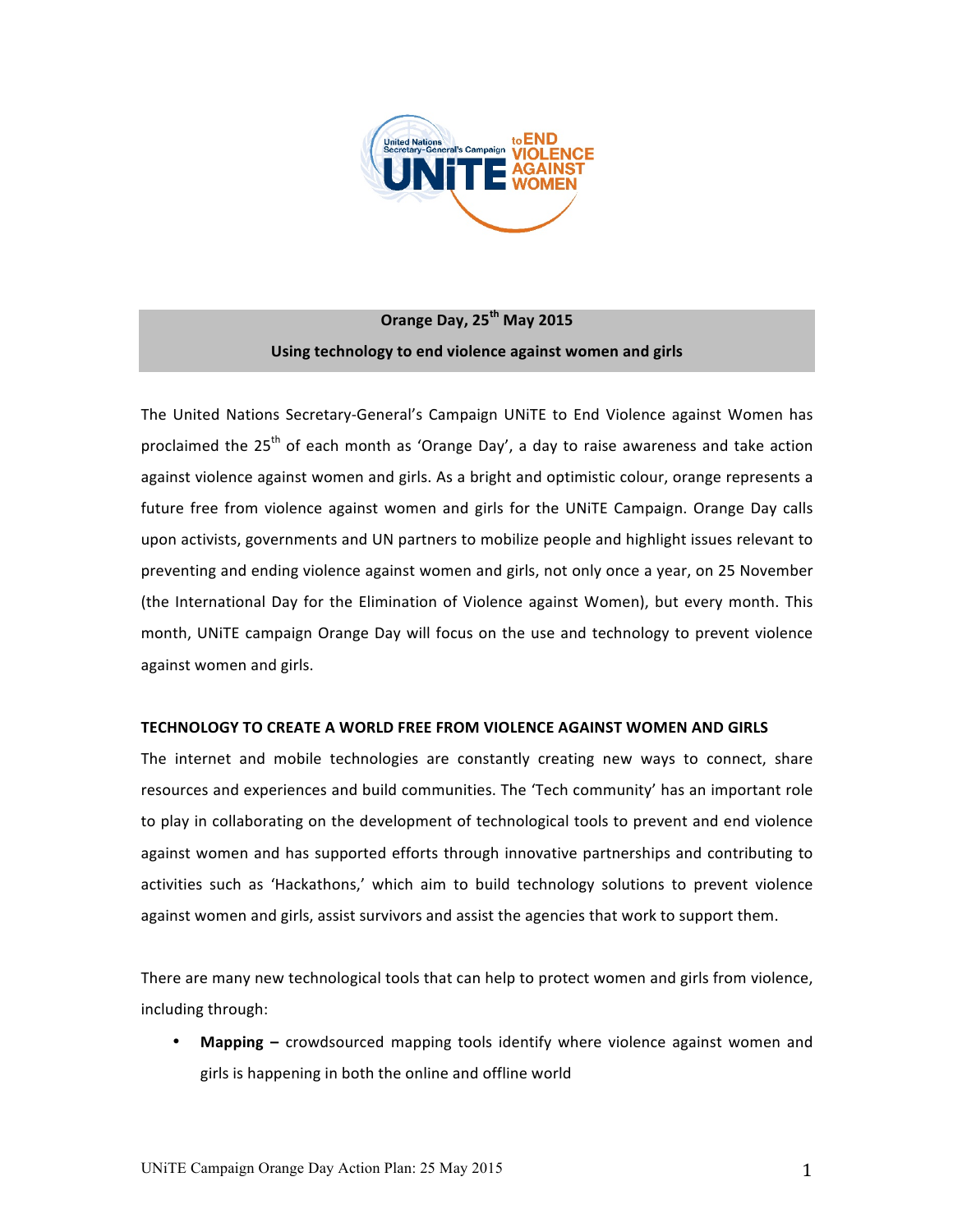- **Connecting** social networking platforms bring together women and girls and connect them with communities of advocates against violence
- **Informing** the internet offers unprecedented access to information, enabling women and girls around the world to better understand their rights and to access services. It is equally important to address and prevent violence against women and girls in cyberspace, and to educate women and girls about cyber safety.
- **Protecting** alert apps help women and girls to notify key support people if they feel they are at risk of violence
- **Collecting evidence –** technology is increasing being utilized to collect and store evidence of violence against women and girls with the aim of increasing access to justice for survivors

Many organizations are now utilizing the power of technology to develop tools and strategies to end violence against women and girls. UN Women is currently undertaking research into how mobile technologies can be used to prevent and respond to violence against women and girls, through a Global Mapping project with Microsoft which is currently being finalized on women's access to and use of mobiles phones to prevent, document and respond to sexual violence and other forms of violence against women in public spaces – in the cities of Rio de Janeiro, New Delhi and Marrakech. UN Women also launched a mobile phone app in Brazil, which promotes support services for women and girls who have faced violence.

The UN Trust Fund to End Violence against Women is supporting projects around the world that are harnessing the power of technology to address violence against women and girls, from geographic information systems, to mobile apps, to information databases. With 90 programmes in 74 countries amounting to US\$53.2 million, more than 10% of grantees are working to mobilize technology to advance the rights of women and girls. For example:

- In the Democratic Republic of the Congo, Physicians for Human Rights is piloting Medicapt, an innovative mobile app that equips health and justice sector officials to collect, document, transmit and preserve forensic evidence of sexual violence
- In India, Breakthrough is up-scaling its award-winning, multi-media public service strategy and developing videogames and mobile apps to expand its innovative antiviolence work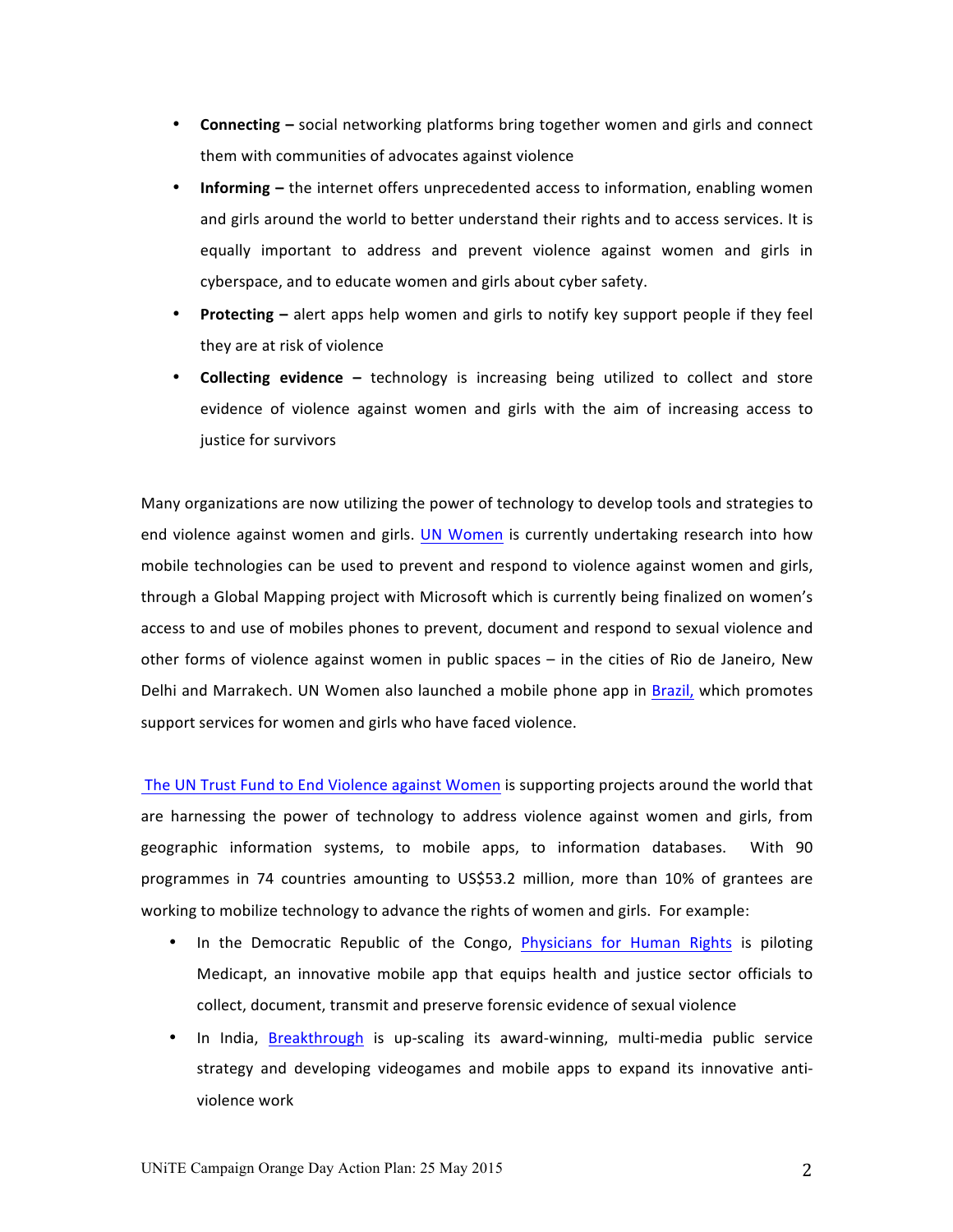• Oxfam Novib and partners Soul City Institute (South Africa), Breakthrough (India) and Puntos de Encuentro (Nicaragua) are using video-blogs to raise awareness on dating without violence and on the many ways gendered violence is expressed and reproduced, and training civil society organizations to mobilize edutainment (education through entertainment) in their advocacy work in eleven countries in Asia and Africa.

# **ORANGE DAY ACTIVITIES**

- On Friday, 22 May, the UNITE campaign will host a **global tweetathon** around how technology can be used to prevent and end violence against women and girls. Join us. Share information about initiatives you know about. Invite others to do the same. Learn about innovative projects. Follow @SayNO\_UNiTE and the hashtag #OrangeDay.
- Organize a discussion with members of your community to **discuss innovative technological tools** that can help to prevent and end violence against women and girls. Invite technology organizations, municipal leaders, youth groups, media, private sector partners, women's organizations and others to participate. Don't forget to discuss ways in which women and girls can protect their personal data and location information online, use safety resources, and learn about cyber safety.
- **Coders!** Get involved with efforts to prevent violence against women and girls. Show your support by sharing the sample messages below and wearing orange on May 25. Get together for a "hackathon" to collaborate on new technologies to prevent violence against women and girls. Get inspired – learn more about Hackathons to address violence against women and girls in the resources section below.

# **USEFUL RESOURCES**

Take Back the Tech:

https://www.google.com/search?q=take+back+the+tech

UN Women Virtual Knowledge Centre to end violence against women and girls: http://www.endvawnow.org/

Communications XChange: http://xchange.futureswithoutviolence.org/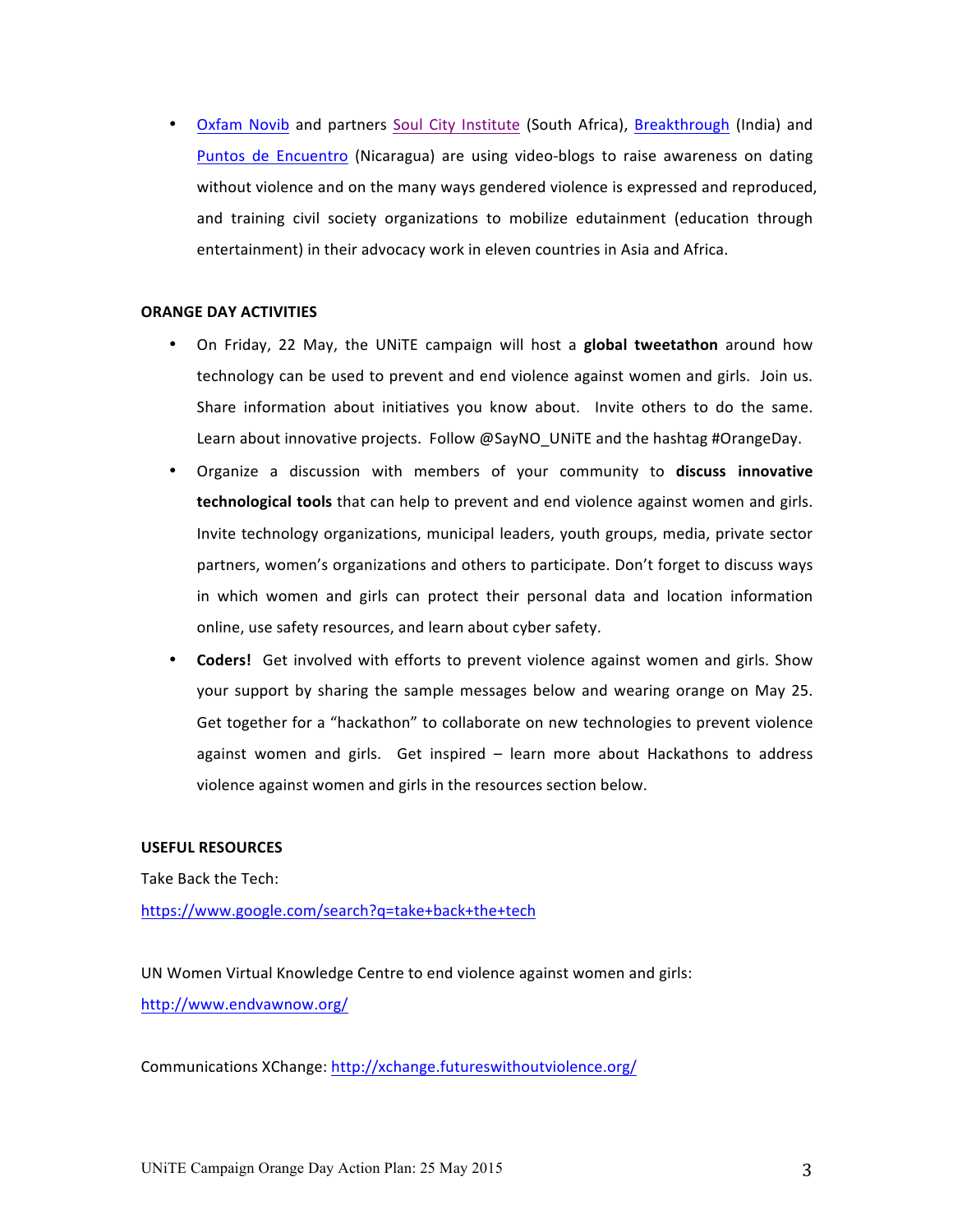Circle of 6, an app to help you connect with your friends to stay safe and prevent violence before it happens: http://www.circleof6app.com/

UNDP publication, *New Technology and the Prevention of Violence and Conflict* http://www.undp.org/content/undp/en/home/librarypage/crisis-prevention-andrecovery/new-technology-and-the-prevention-of-violence-and-conflict.html

Hackathons aimed at preventing and ending violence against women and girls have been organized by The World Bank, the Global Fund for Women, the New York Mayor's Office to Combat Domestic Violence.

#### **SAMPLE'SOCIAL'MEDIA'MESSAGES**

# **TWITTER**

### **Messages'for'technology'organizations'and professionals**

Today is #OrangeDay. The tech world says NO to violence against women and girls. http://owl.li/mlJkg via @SayNO\_UNiTE #VAW

#OrangeDay today is all about how the tech world can help to end violence against women and girls. http://owl.li/mlJkg via @SayNO\_UNiTE

For #OrangeDay, we are celebrating the tech tools helping to end violence against women and girls. http://owl.li/mlJkg via @SayNO\_UNiTE

Happy #OrangeDay, coders! Let's get hacking on tech tools to help end violence against women and girls http://owl.li/mlJkg via @SayNO\_UNiTE

# **General'messages**

25 May is #OrangeDay! How will you take action? Join us in raising awareness about #technology to #endVAW http://owl.li/mlJkg via @SayNO\_UNiTE